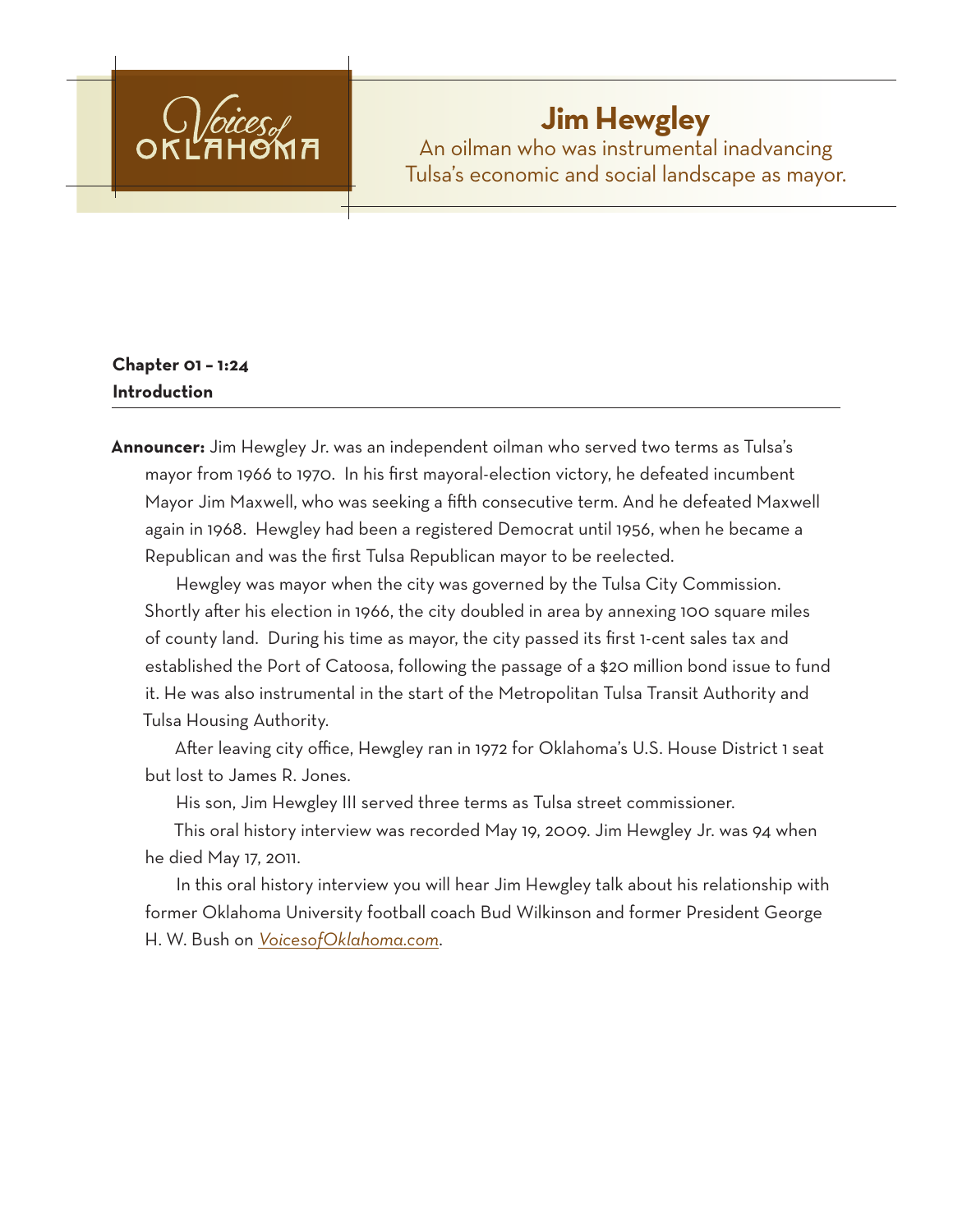## **Chapter 02 – 6:06 Hewgley's from Tennessee**

**John Erling:** Today's date is May 18th of '09. If you'll state your name and your date of birth.

- **Jim Hewgley:** My name is Jim Hewgley. I was born on November the 7th in 1916, election day. Woodrow Wilson was reelected to a second term. And thank goodness, my mother didn't name me Woody.
- **JE:** [both laughing] Where are we today, recording this?
- **JH:** The old Philtower building, the building the Waite Phillips built and had his office on the top floor. Then later gave it to the Boy Scouts.
- **JE:** Yep. Let's talk about your background and how you came to Oklahoma. Your mother and father, talk about them and their names.
- **JH:** My mother and father were from a little town in Tennessee, Gallatin, Tennessee, it's right out of Nashville, pretty little town. He was a young, aggressive farmer and he had several ventures in the farm business. And the Depression in the '20s caught up with him and he went West to try to find a different life. So he came out to Oklahoma in the early '20s and worked in the oilfield. I mean, he worked out in the field—just wherever the rigs were, that's where he was.

And after about four years, he came back and got us, the family. I have two older sisters. One of them is still alive at ninety-six. The other one died at eighty-eight.

- **JE:** Did you state your father's name?
- **JH:** My father's name was Jim Hewgley too, so I'm a junior.
- **JE:** Then your mother's name?
- **JH:** My mother's name was Margaret, she was from Nashville, Tennessee. Her last name was Corbett. And they were married in Gallatin.

My oldest sister was born in 1912.

- **JE:** He'd been out here in Texas in the oilfields?
- **JH:** He, well, everywhere, Arkansas, Texas, Louisiana, wherever the work was. I mean, they just pick up their family and move them to the next town and put them in the next school. This went on for a short while and then finally, he was working in Seminole and he had an opportunity to go to work for Tom Slick. Legendary Tom Slick, who you, I'm sure you've heard of.
- **JE:** Tell us who Tom Slick was.
- **JH:** Tom Slick was the world's greatest wildcatter. He sold out when he was in his early forties for over forty million dollars. And he was the kind of the wildcatters. And I've got a lot of literature on him.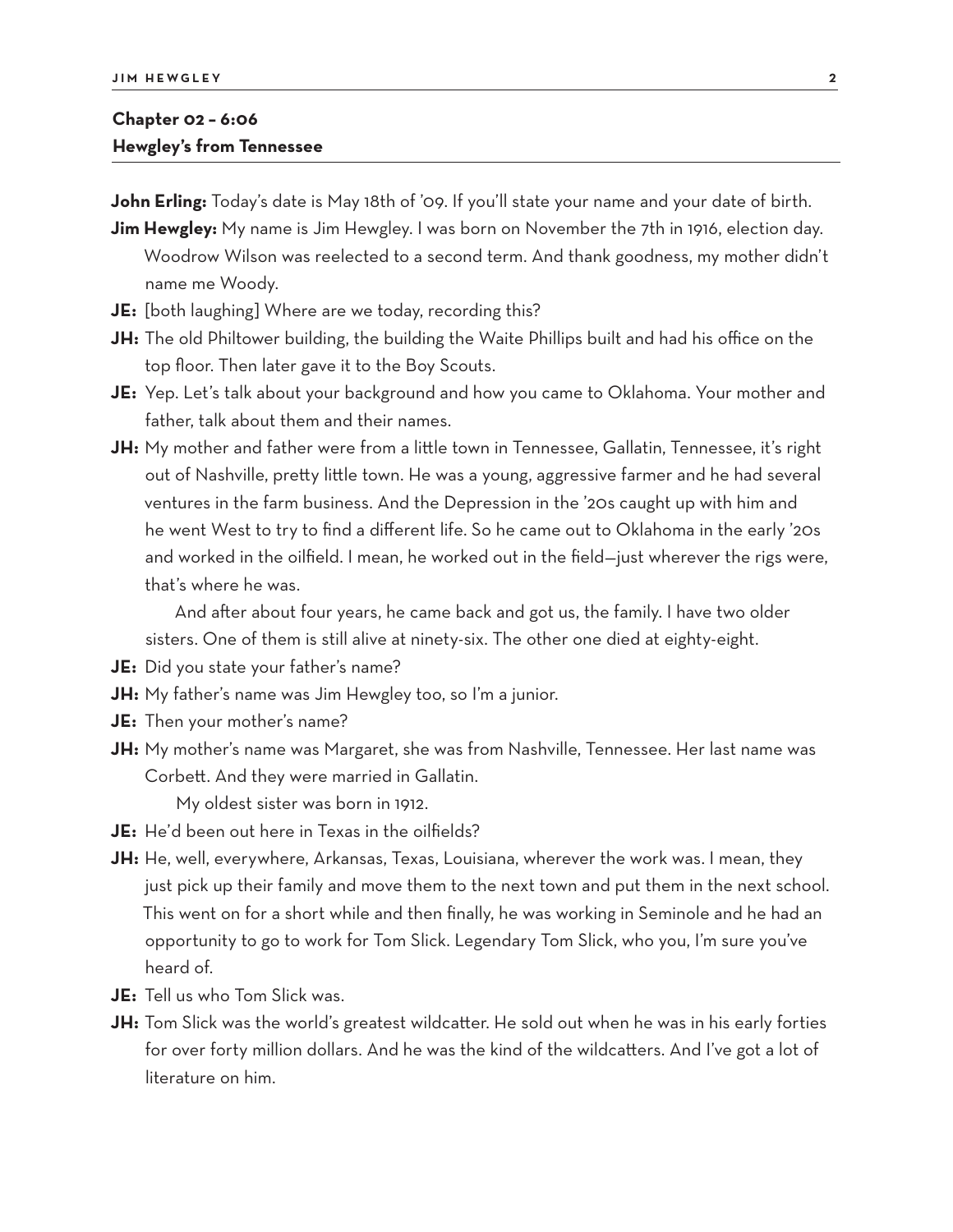He was very generous, very close. I mean, it made no great show of wealth but he did a lot of interesting things.

He had to come out here from Pennsylvania. He had three children, two sons and a daughter when I was in high school, so it just goes on from there.

My father stayed with him through the Oklahoma City field and when Mr. Slick died, they started a company called Transwestern Oil Company, which later went into Sunway. Transwestern moved their headquarters to San Antonio, so he moved with them but stayed in business with the two boys and myself and made some oil plays. One of them particularly in Mississippi, the Tensby Field. We're close personal friends too—all of them are dead but me.

- **JE:** Your father went back and he moved the family here to Oklahoma?
- **JH:** Yeah, he moved them to Oklahoma, wherever the rigs were. I think I went to school in about four different towns in Oklahoma. He would bring the family into a bigger town and then he'd work in the oilfield. And in the summertime, he'd come back and we'd be close together.

When I was in the seventh grade, we moved to Oklahoma City and I spent my seventh grade through high school and college living in Oklahoma City. And then later in San Antonio. Then I went in the army.

- **JE:** So your elementary school, where was that?
- **JH:** Everywhere.
- **JE:** [laughing] And probably made several moves in one year?
- **JH:** Yeah.
- **JE:** But then your high school, that was in Oklahoma City?
- **JH:** I went to Classen High School, Oklahoma City. Harding Junior High School. Classen is a very famous old school. When—
- **JE:** And then on to college?
- **JH:** Went to OU. Then I got out of OU and went to work for my brother-in-law, who was a drilling contactor up in Kansas and we just moved the rig around there for a while. Then they moved it up to Illinois and over to Indiana. I stayed with that until I got into this thing down in Mississippi. We moved the rigs down there and then I went in the army from there. And stayed for four years.
- **JE:** You remember where you were when you heard about Pearl Harbor?
- **JH:** Yeah, I was driving from Jackson, Mississippi, to Tulsa. All day long I heard it.
- **JE:** Then at what point did you enter military?
- **JH:** I stayed out because I was working in the oilfields. I could have stayed out longer, but I went in in '42.
- **JE:** So you got an exemption then, because of the oil?
- **JH:** Well, I, I, yeah, for a year. And then I went in and served four years.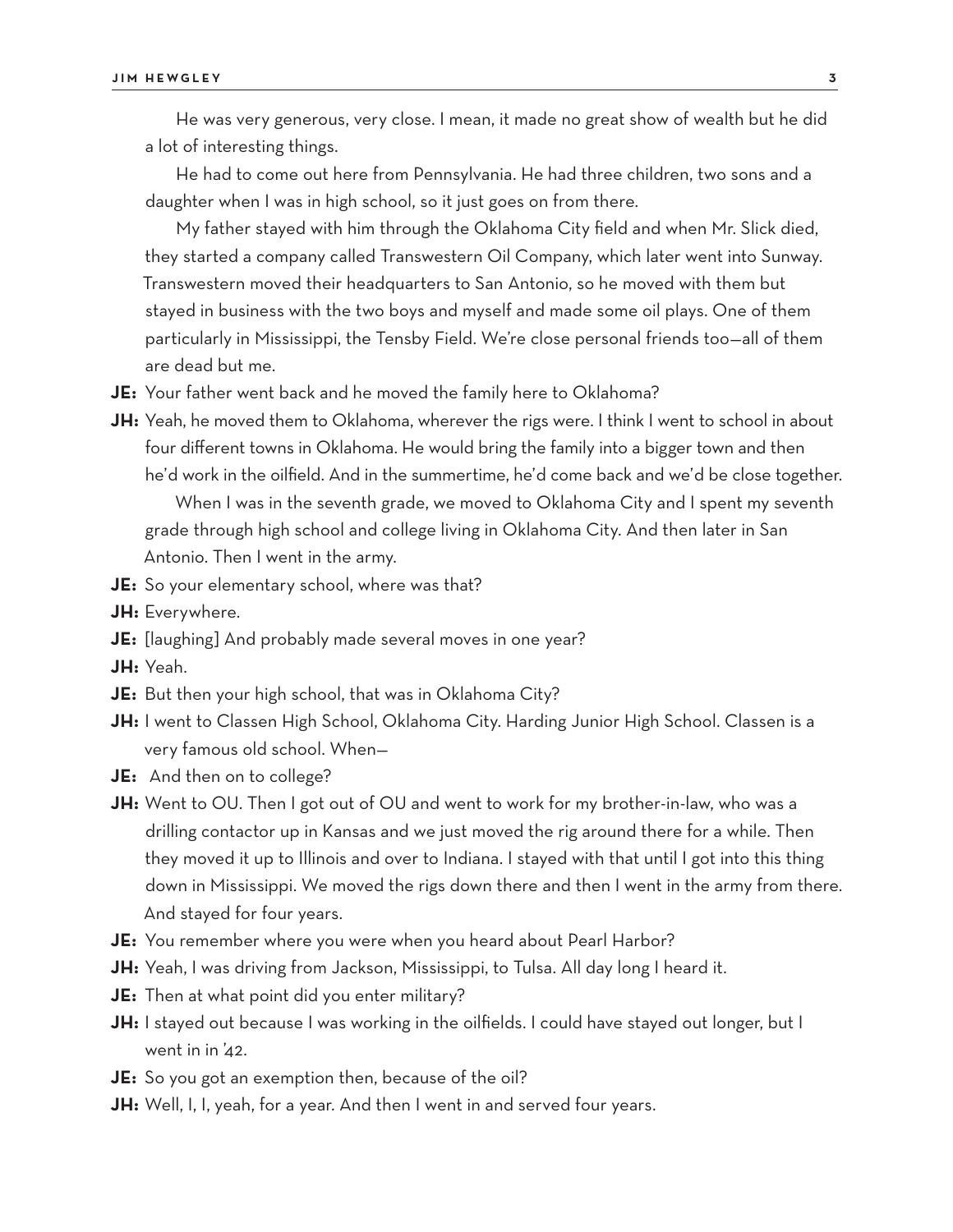**JE:** You would have been about twenty-four years old then, twenty-five, in 1941?

- **JH:** Yeah, that's about right.
- **JE:** Tell us about your military, what did you do there?
- **JH:** I didn't get shot and I didn't get shot at, that I know of. I just did what they told me to do and it was not very exciting except for the final part of it. I took a troop ship from California, and we got to Honolulu, and they dropped the H-bomb. So we thought we'd all come around and come home, but we kept right on going and got to the Philippines. We stayed there for a while and then went into Japan.

I spent Christmas of 1945 in Yokohama. And then got out shortly thereafter. By then, my family had moved to Tulsa. So I came here and found a pretty little girl that would marry me. [laughing]

- **JE:** And what was her name?
- **JH:** Joselyn Moser. We had three boys: Jimmy, Bobby, and Freddy. These kids were all teenagers when she died. Then I remarried Eileen Warren. Her maiden name was Rooney. She'd lost her husband. She had three kids and they were all about the same age. And we'd been married over forty years.

## **Chapter 03 – 5:35 Bud Wilkinson**

**John Erling:** Then your business, were you in the oil business then as you came back? **Jim Hewgley:** Yeah, all the time, in different phases of it. I operated some rigs in West Texas. By then we'd moved to Midland, Texas, after we were married. I stayed in the drilling business until times got too tough and I liquidated out before I went broke. And then just stayed and made land plays and oil plays and a couple of lucky things happened to me.

- **JE:** So you made some discoveries, did you?
- **JH:** Well, I, part of them. I didn't make them but I was close by and managed to do that type of work.
- **JE:** That was your main source of income then, the oil business?
- **JH:** Still is.
- **JE:** And still is today?
- **JH:** Yeah.
- **JE:** How today?
- **JH:** Well, I've some over rider oil interest from royalties, straight out royalty. I do very little operating and just make investments, really.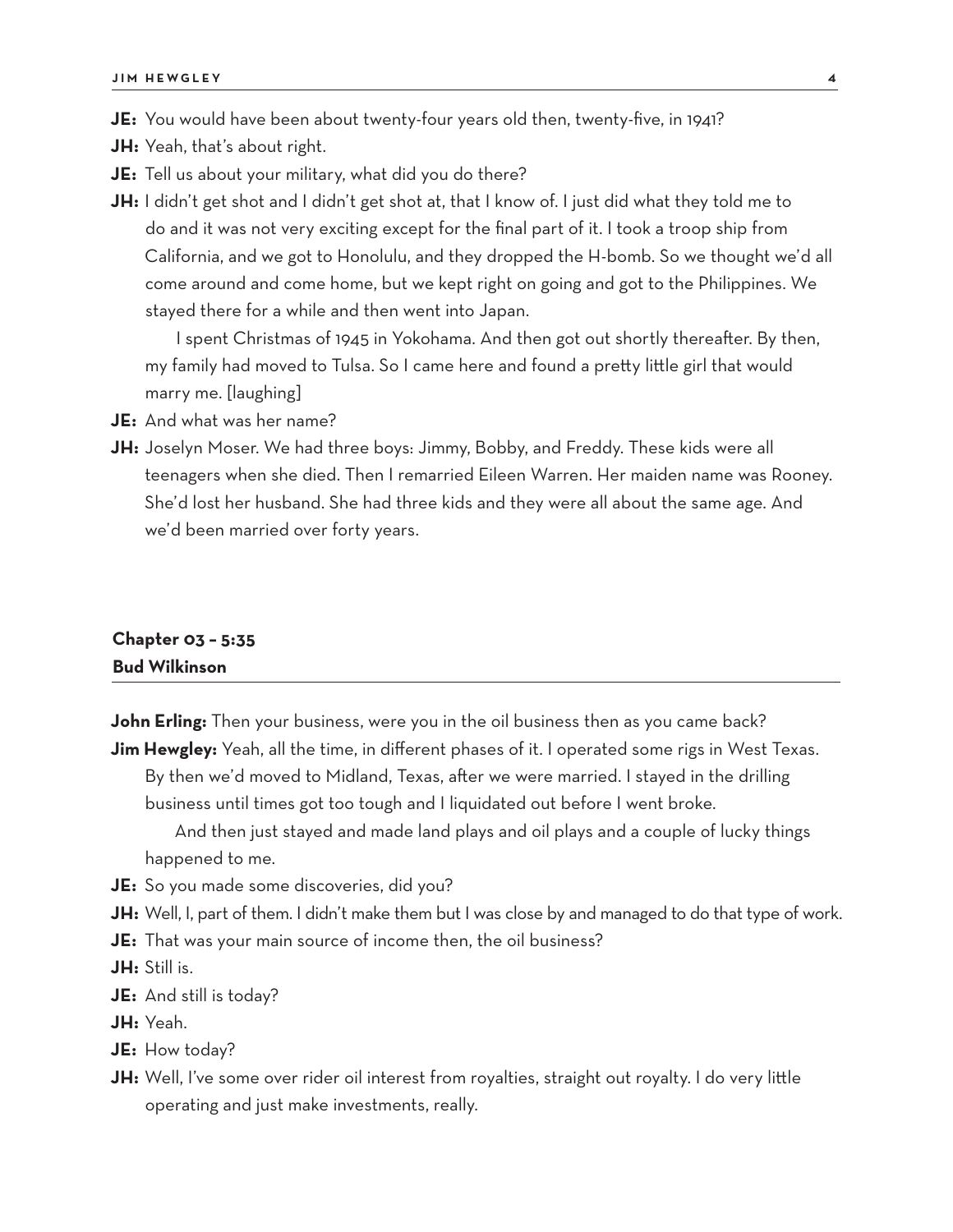- **JE:** When did you quit working for oil people? Somewhere along the line you transitioned out of it.
- **JH:** Well, I guess it was just a natural family deal. I'd never thought of it that way when I got out because my dad was killed in an automobile accident and I had to take care of his estate and do a lot of things like that.
- **JE:** Where did that accident happen?
- **JH:** It happened up at Wagoner. We had a place up on Lake Gibson and he had a bunch of kids and grandkids and he got a head-on in the twilight of the evening.
- **JE:** Hmm (thoughtful sound).
- **JH:** Killed he and his wife. My mother had died, in the meantime, he remarried. Killed them both and a bunch of other kids with familiar names.
- **JE:** That would have been about what year?
- **JH:** Late '40s, early '50s, you know.
- **JE:** Yeah. Following your career then, you're in the oil business—
- **JH:** I really been self-employed most of my life. After I got out of the drilling business.
- **JE:** Talk to us about all that self-employment.
- **JH:** Well, I did a lot of traveling and I always had the office for what little activity I did have. I've done nothing spectacular in the oil business, we'll put it that way, but I've made a good living out of it.

And then I got into politics. [laughing]

- **JE:** Right. You got into politics while living in Tulsa?
- **JH:** Yeah.
- **JE:** How did you get into politics?
- **JH:** I'd always been interested in city affairs. When I lived in Midland, I never did have time to get involved there. But when I came here, Bud Wilkinson was a real good friend of mine, I mean, we visited, I knew him well and knew his family.
- **JE:** Talk about that a little bit. How did that come about?
- **JH:** When we had those drilling rigs on we used to work those football players in the summertime, give them summer jobs. That's the way we originally got acquainted and we just had a lot of other things going, just good friends. He decided to run for the Senate and I was a Democrat then. He decided to run for the Senate and I had done a lot of precinct work and that type of stuff.

I don't know why I decided or he decided for me to run the Tulsa part of it. I don't like to admit it, to have a candidate like that get beat. We made a lot of friends and got involved in politics real good.

While I lived in Midland, George Bush became a real close friend of mine.

#### **JE:** Okay.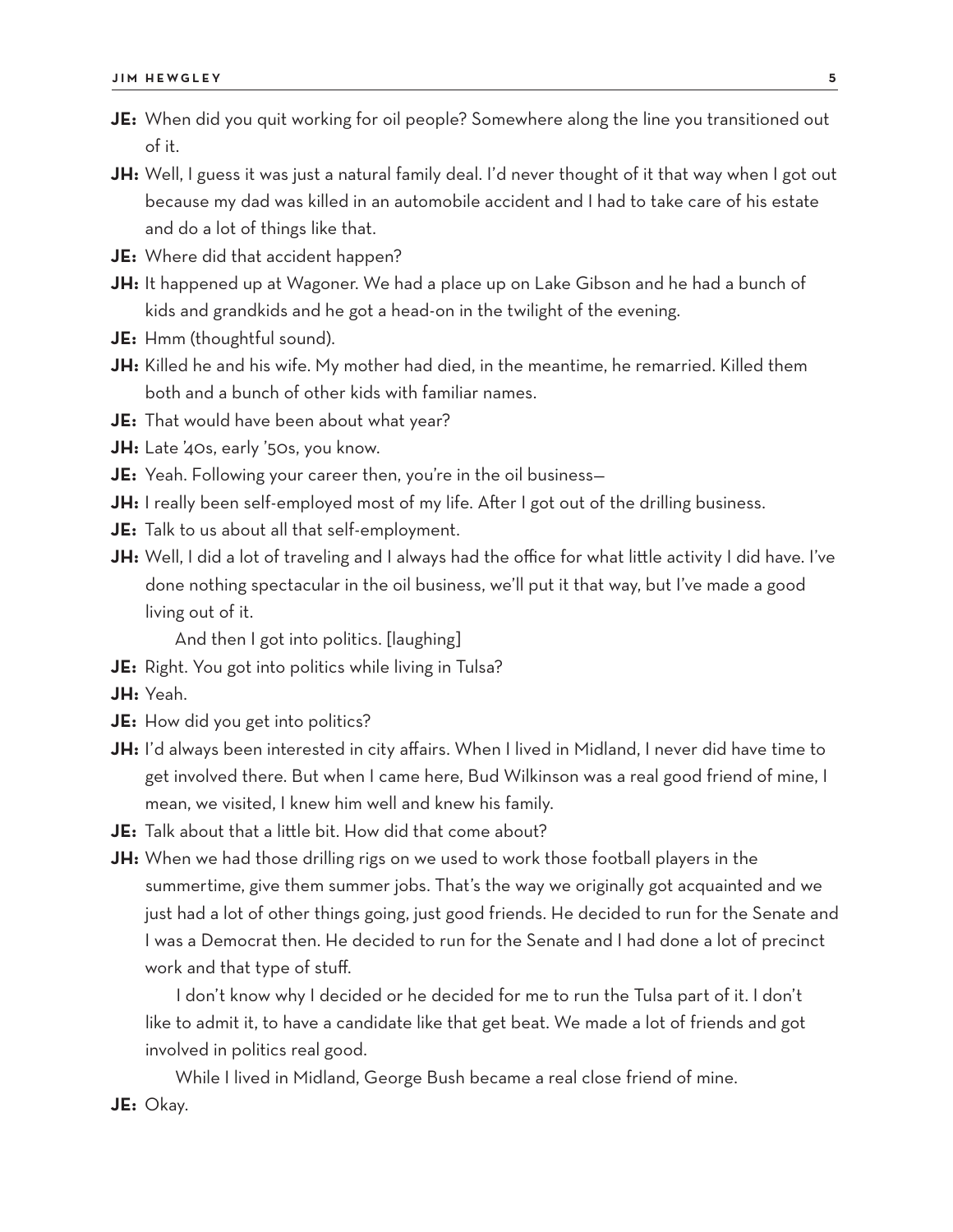- **JH:** And the Liedtke boys from Tulsa, I don't whether you ever heard of them, Pennzoil. The guys that sued Texaco and they got a \$12 billion judgment. They're all dead now, they were Tulsa boys.
- **JE:** Let me bring you back to Bud Wilkinson. How would you describe him? What kind of a person was he?
- **JH:** He was just a super guy, you know, a people's people and he had time for everybody and nothing phony about him at all, he was that straight out.
- **JE:** So you had—
- **JH:** He was almost too good. I think he'd sneak off and drink a little whiskey once in a while, but he was so straight.
- **JE:** He wanted you to be chair of his campaign in Tulsa County.
- **JH:** In Tulsa County, yeah. And—
- **JE:** And you had to change your party affiliation.
- **JH:** Yeah. To vote for him.
- **JE:** And that's how you became a Republican?
- **JH:** That's when I became a Republican.
- **JE:** He ran and then unbelievably was defeated.

**JH:** Right.

- **JE:** Talk to us about that campaign and why you think he was defeated.
- **JH:** One reason was the Aggies. The Oklahoma State Alumni didn't like him. But the main reason that I think he got defeated, everybody has their own ideas, was when he traveled in political circles, he'd go to one of these small towns. They'd have him out at the country club when he ought to be down at their Kiwanis Club. You know, these big shots, or the bankers, they all grab on to be with Bud Wilkinson and he pretty well couldn't control that. And I don't know how hard he tried to control it.

And then he got off on a high plane of government theory that was way over anyone's head about what can be done and how you do it. You know, he got beat.

- **JE:** Did he not talk about football at all?
- **JH:** Oh, yeah, because he was forced into that. I mean, you know, question and answer.
- **JE:** Right. But—
- **JH:** But he was an old guy.
- **JE:** And he was defeated by?
- **JH:** Fred Harris.
- **JE:** That had to be a terrible shock though for you and everybody else about Bud Winkinson.
- **JH:** Oh, yeah, oh God, he couldn't believe it, he couldn't believe it.
- **JE:** How did he take it?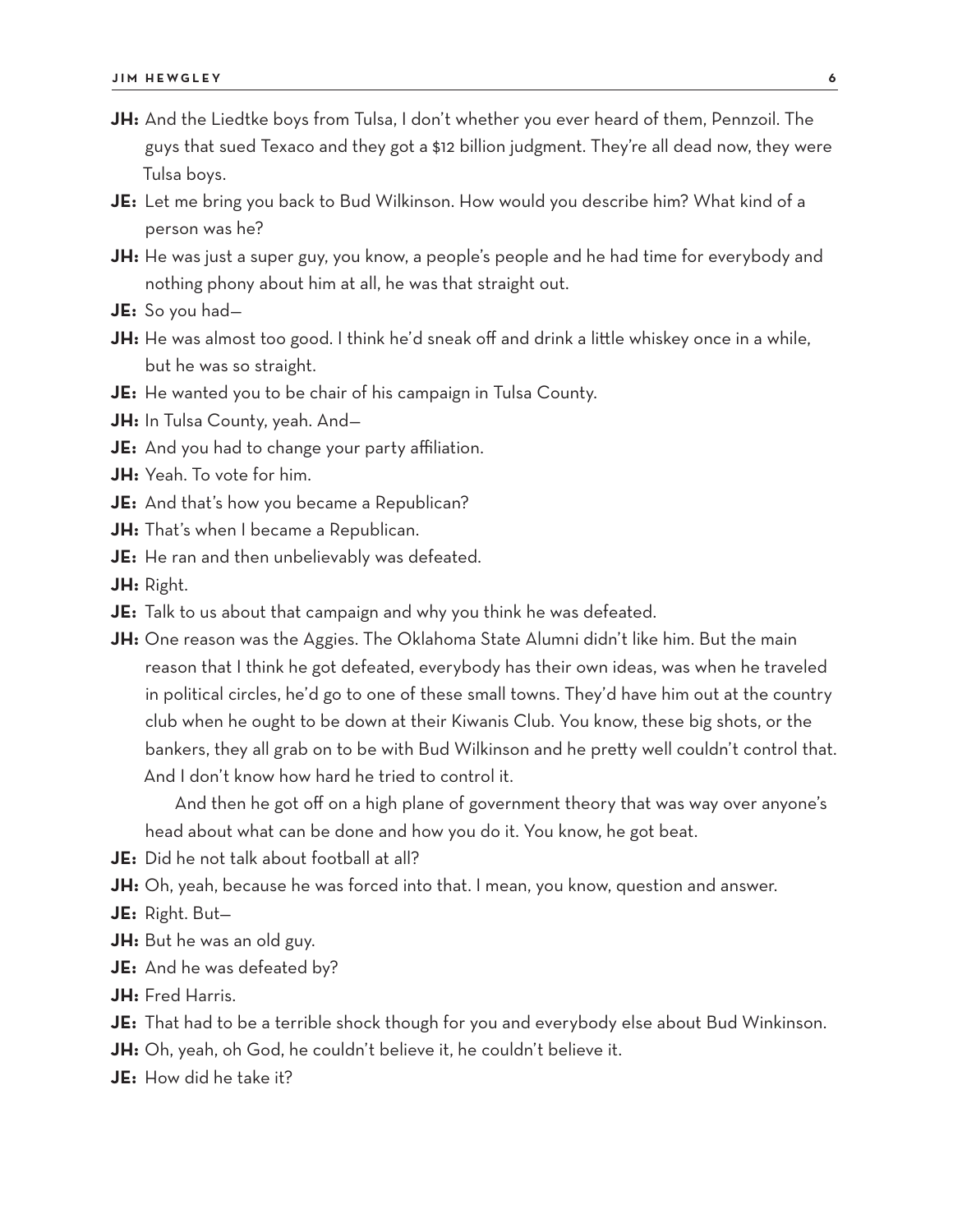- **JH:** Privately, I'm sure it just bugged him, but he handled it just like he did that day Notre Dame beat him down in Norman. [laughing]
- **JE:** Yeah. Is there any major football game you remember with him coaching?
- **JH:** Oh, yeah, the game that broke his winning streak. He had won forty-seven straight games and Notre Dame beat him seven to nothing, in the last part of the game. I'll never forget him walking off that field by himself. He couldn't have lasted forever anyway.

## **Chapter 04 – 6:38 First Penny Sales Tax**

**Jim Hewgley:** Then I got involved with national politics because of George Bush and other people that I'd met on the way up. And it was a lot of fun.

In the meantime, I'd become real good friends with the now governor of Mississippi, when we was drilling wells down there. His daddy was our lawyer and he was National Republican chairman and a lot of things fit together and I thoroughly enjoyed it.

#### **John Erling:** And that name?

- **JH:** Haley Barbour.
- **JE:** Somewhere along the line, someone talked you into running for mayor of Tulsa.
- JH: It was, I would say, the nucleus of this Bud Wilkinson group that I'd gotten together. Maxwell was a good man and he was very popular, he'd just been there too long, I guess. Really, it was a fluke.
- **JE:** James Maxwell.

**JH:** Yeah.

- **JE:** He'd been several terms, hadn't he?
- **JH:** Yeah, I think he'd been there four or five terms.
- **JE:** Yeah. So you challenged him in the campaign?
- **JH:** Yeah, I didn't have any better sense.
- **JE:** Okay—
- **JH:** And like I told someone, the *Tulsa World* was still mad about it. [laughing]
- **JE:** He was popular, we have the Maxwell Convention Center.
- **JH:** Oh, yeah.
- **JE:** What made you think you should run against Maxwell?
- **JH:** I wasn't thinking very well that day [laughing]. Well, it was just a bunch of these people that had gotten together and they all became real good friends as a result of the Wilkinson election, really.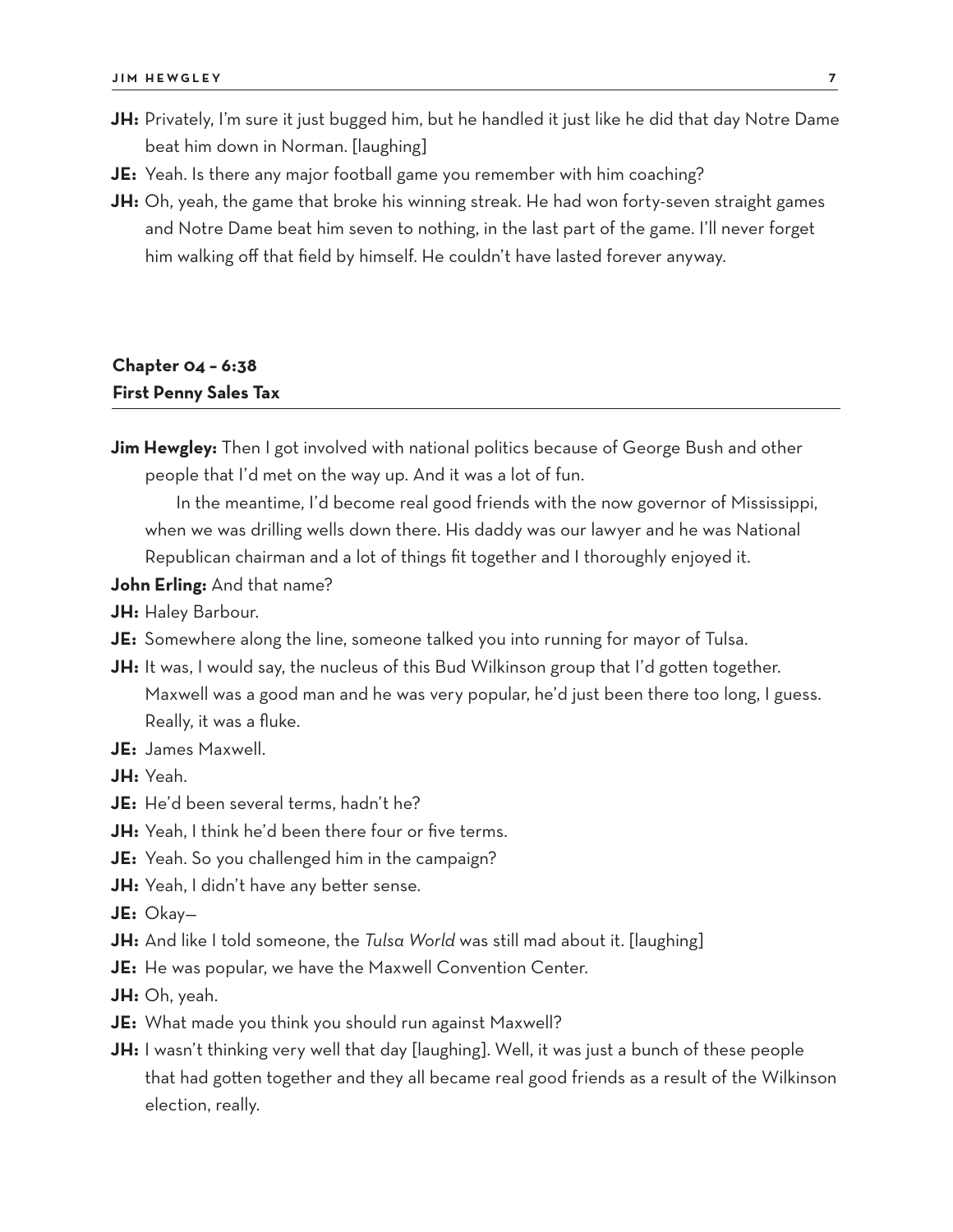And we were looking for something to do and about that time I'd had my problems with my first wife being ill. And after she died, why, I needed something to fill that, you know, you can't put your finger right on why, but it all happened together, you know.

**JE:** Yeah.

- **JH:** Then I ran for two terms.
- **JE:** You defeated Maxwell but you think he'd been there so long that probably the town was getting tired of him?

**JH:** Well, I think so.

**JE:** Yeah.

**JH:** I think so.

- **JE:** Who did you run against in the second term?
- **JH:** He ran again.
- **JE:** Oh? He ran again?
- **JH:** He ran again. I served that term out and then Bob LaFortune took my place.
- **JE:** What were some of the issues back then as you ran?
- **JH:** Well, we were at the heights of some of this race problem. And we were done under a different form of government too, you understand. Commissions forum as opposed to what we got now.

The race thing was a problem. These people were marching and you just try to keep it calm. And we were lucky, we had some good solid people up there in the north part of town and managed to keep it under control.

**JE:** They were demonstrating on our streets?

- **JH:** Well, they were marching through town. They'd camp outside of town. One of the reporters asked me if I was going up to see them. And I said, "No, I wasn't invited." I said, "I don't go where I'm not invited. They didn't come to me, they didn't come to town." We just managed to get through that period with some good friends, really, on the north side.
- **JE:** Yeah. You were involved in a number of discussions, I'm sure, with the north side and all, to calm people down.
- **JH:** Yeah, I went to every church over there, I think. We had some good solid leadership over there. And I think we do still.
- **JE:** Anything else that you dealt with? Streets?
- **JH:** Well, as long as you have streets they're going to be an issue [laughing]. But you see, the way it ran then, you had a commissioner in charge of streets, that was Bob LaFortune. Well, he'd take care of all the problems in that deal and have them solved and have them resolved before we had to make a decision in the City Hall.

We were fortunate enough to have several people like Bob LaFortune. Dean Langenheim and Jack O'Brien, and people like that that looked after their deal, so there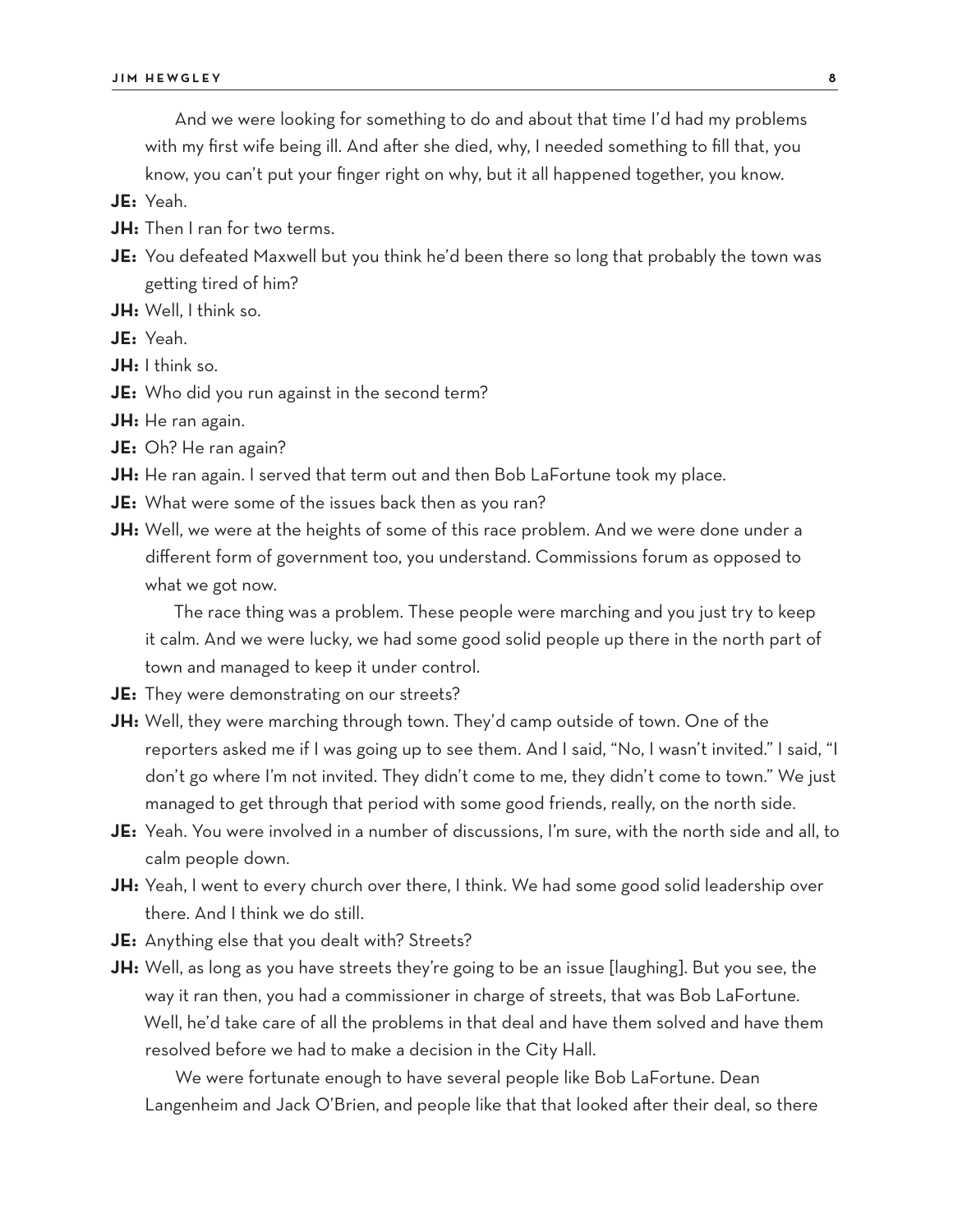was very little politics involved in running the city. And really, the mayor was more of a referee than he was originating, except general policy, maybe. All these federal programs were coming. The Housing Authority, for instance, was started under our administration. For all this low-cost housing we have.

So I think it's been a fairly successful program. Seemed like everything went pretty calm. I had some nice trips to National Conference of Mayors in Honolulu [laughing]. But it was a fun time.

- **JE:** Was the city building anything back then?
- **JH:** It was sort of strange. City Hall and that complex down there had been bid out and the bids came in too high. They had to rebid them after I got in. That's when it was let, and this was about 1966, '67. We didn't have any sales tax; had to pass a one cent sales tax. Most of the revenue the city was running on was a revenue the Water Department made by selling water. Old Dean Langenheim had been a professor at TU, engineering professor. He'd pray for these draughts, "Sell more water. Sell more water, build more streets."

**JE:** That was one of the sole sources of revenue?

- **JH:** Yeah, yeah.
- **JE:** Selling water?
- **JH:** Yeah.
- **JE:** Who did you sell the water to?
- **JH:** To the City of Tulsa.
- **JE:** Okay.
- **JH:** All these surrounding towns still buy water from us. But the system, your water bills–
- **JE:** Yeah.
- **JH:** …you could raise a little money, raise your water bill.
- **JE:** Then you come along and propose a penny sales tax.
- **JH:** I appointed a committee of leading citizens to go over our whole deal and figure out what we had to do. We were reaching a crisis. We were running out of enough money from the Water Department and the city was expanding. As a matter of fact, from the time I started running until the time I was elected, the city did that big annexation, about doubled the size of the city. So we had that problem to deal with.

The only thing we had left were the sales tax. And that was not too popular. Of course, people had to vote on it.

I'll never forget the year that we passed that I was in the city parade and I got booed all the way [laughing].

**JE:** But it passed?

**JH:** Yeah.

**JE:** The first time around?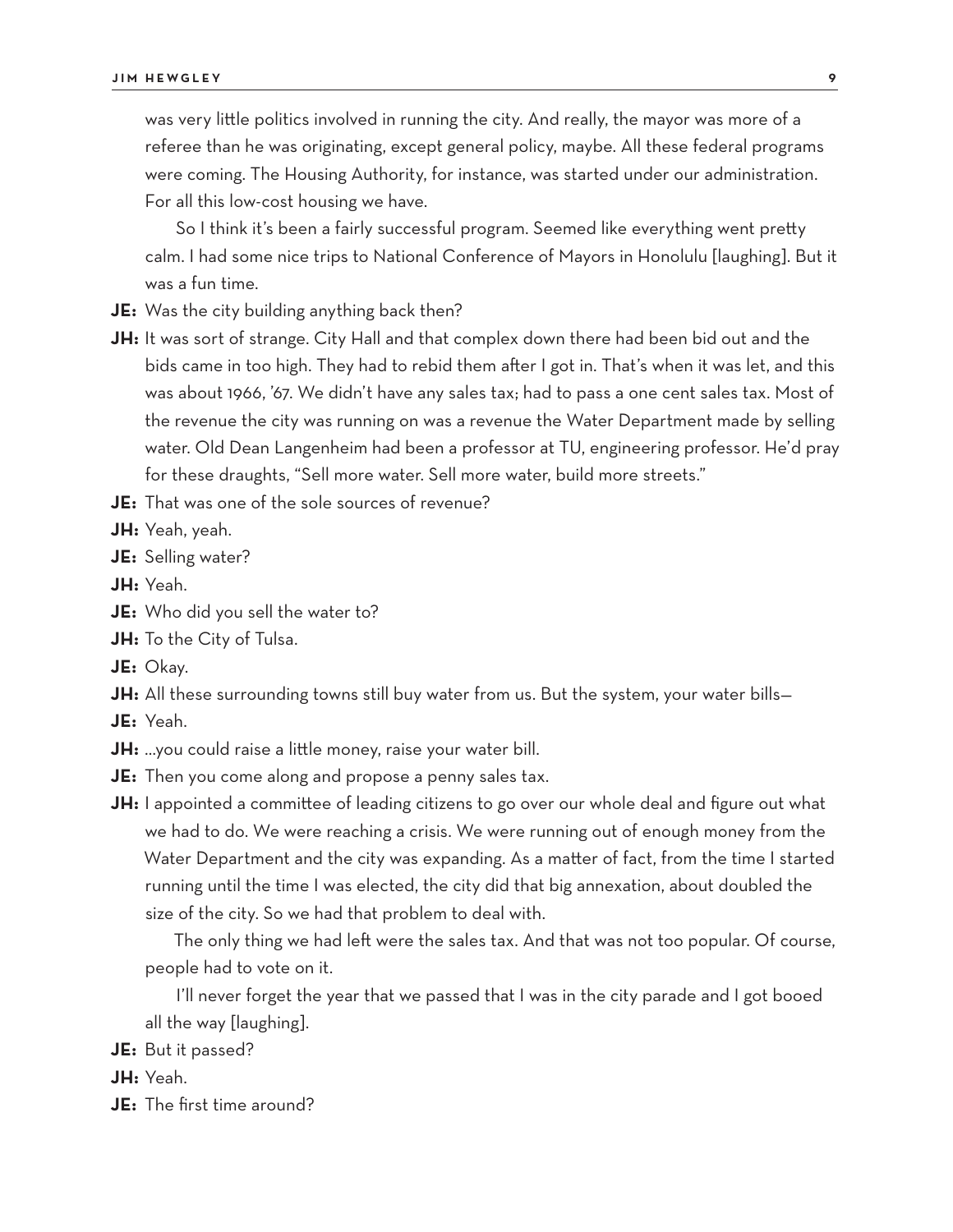**JH:** Yeah.

- **JE:** What was your campaign? I mean, why did you feel the citizens needed a penny sales tax? What was it going to go for?
- **JH:** Police and fire, mainly. That's something you can really hang your hat on. That was the main part of it.
- **JE:** So you sold it as public safety?
- **JH:** And we had some really high powered leadership on that program, the heads of all these major oil companies and the public utilities. We had lots of help.
- **JE:** Well, to pass the first sales tax.
- **JH:** Yeah. That's not a very good legacy, is it? [laughing]

**JE:** Yeah.

- **JH:** I'd like to try it now.
- **JE:** We're now eight cents. That was a major undertaking. So were you booed long after that or did they get over it?
- **JH:** Well, they got over it in a hurry. But it was a lot of fun, those four years. We got to do a lot of things.

## **Chapter 05 – 7:50 Port of Catoosa**

**John Erling:** Talk about the annexation a little bit because that was an issue.

**Jim Hewgley:** Well, it was an issue and I really don't even know what I'm talking about because I didn't even know there was such a thing as annexation. Oklahoma City did a big one over there. At one time, it was the largest incorporated city in the United States.

Then a lot of these other cities were going around, they were incorporating all these little cities and making it a city-county government. This was on the ballet. It passed to annex all that area down at Jenks. It took in a lot of streets, which we immediately had to service, had to take care of. That was the transportation part of it. Of course, we were selling water anyway.

- **JE:** And to the west, in the Sand Springs area, you took in land there?
- **JH:** I don't remember just how that came down.
- **JE:** As we go south, you would have been annexing land at 71st, 81st, up in there?
- **JH:** Yeah, clear on out there. See, out there somewhere, they all run together, you know, about where that Jenks bridge was?
- **JE:** Yeah.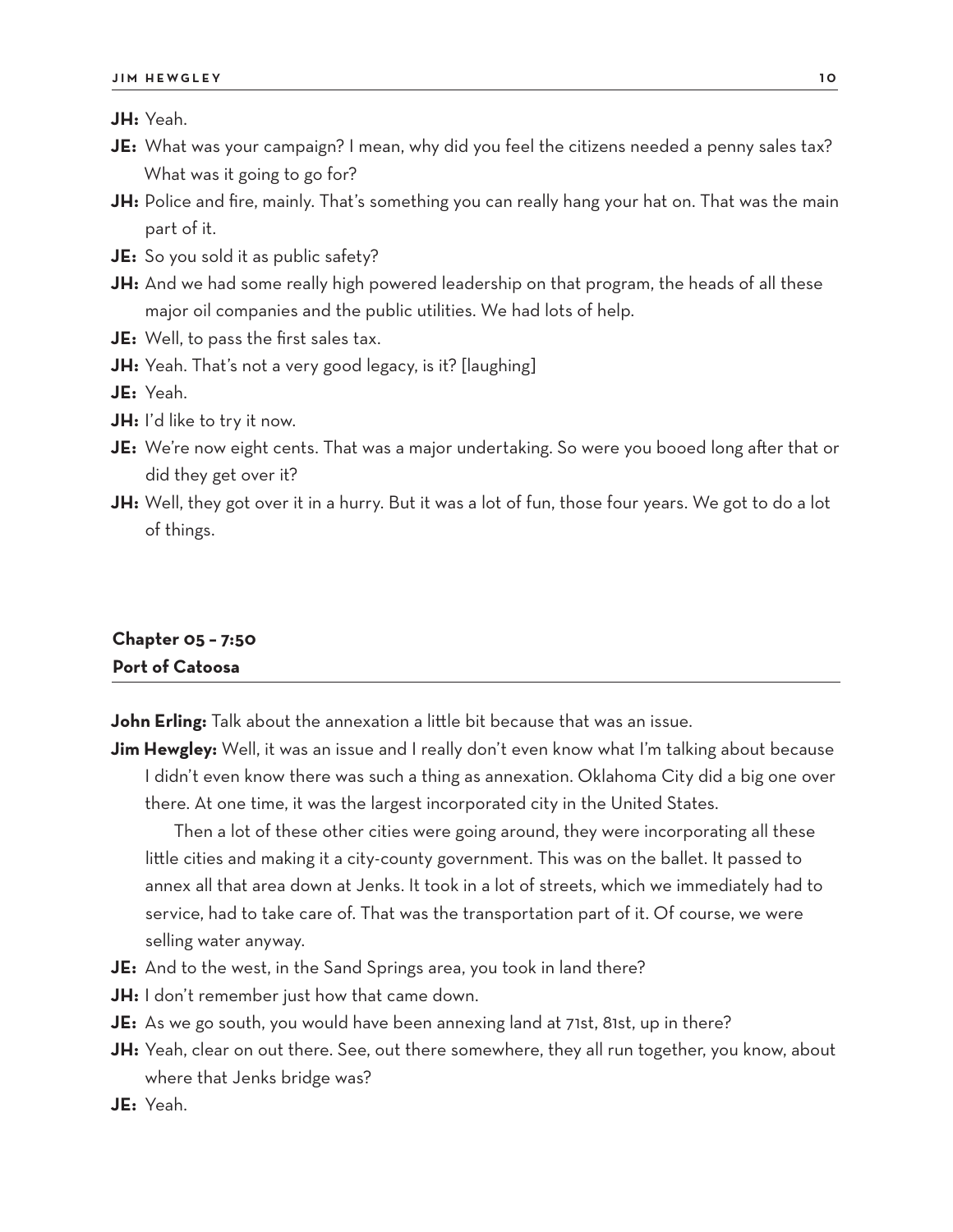- **JH:** I don't know enough about the geography but Yale and all of them sort of run together and the river bridge there. And you get into part of the city that we did annex. Probably out about St. Francis Hospital, clear out beyond there.
- **JE:** So that was land that probably a lot of people thought, *Well, nothing will ever happen out here*?
- **JH:** Oh, yeah. Of course, it all happened out there, that's how it turned out.
- **JE:** The Vietnam War was on.
- **JH:** Yeah.
- **JE:** During that time—
- **JH:** Yeah.
- **JE:** …I didn't know if there was war demonstrations in Tulsa.
- **JH:** No, we didn't have any, nothing.
- **JE:** I noticed there was a presidential visit by President Johnson; came in August of '66. And you're pointing now—
- **JH:** Right there, see?
- **JE:** Oh, yes.
- **JH:** Get up and look in that picture, you can see Johnson and there's Page Belcher and there's Fred Harris, Mike Monroney and President Johnson and I.
- **JE:** Well, why did Johnson come here?
- **JH:** There were dedicating something down there. It was really, I think, Edmonson was running for Congress over there, and he came down as a favor to him. And then he came to the airport and then they went off to some park or something that they were dedicating, or interstate, some damn thing.
- **JE:** And here you were a Republican welcoming this Democrat president. You remember anything about Johnson? Did you speak to him?
- **JH:** Oh, yeah, just briefly, he's an arrogant son-\*\*\*\*\*\*\*,[beeped out] he was not one of my favorites.

About that time, shortly after George W. began to come into play, and I went to the Republican National Conference, the first one in '68, and I went to every one of them until, well, the one in Philadelphia when George Junior was nominated. We always had pretty good accommodations, you know, being the mayor, the former mayor, you know, and having known some of the mayors from surrounding cities.

- **JE:** Let's come back here to the Port of Catoosa, the Authority there. How did you get involved with the Port of Catoosa?
- **JH:** This guy named Ehrlich Cash, he was sort of the granddaddy of it, you know. And we became friends politically. And he's one of the few Republicans. When they got that thing started out there, I don't know, somehow he got me on that board. And I stayed on it for over thirty years, I guess. And I was chairman from time to time.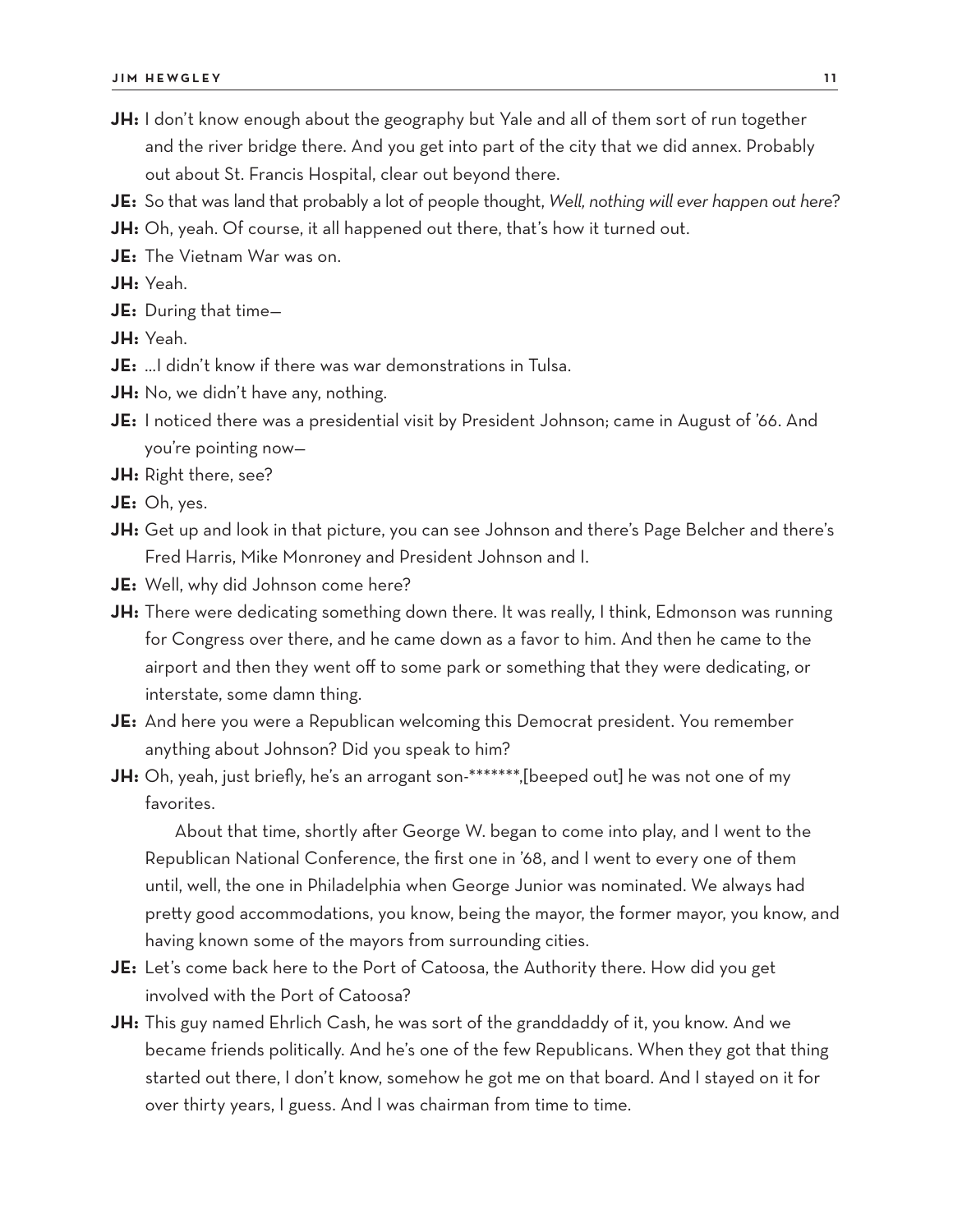**JE:** But that was a pretty important bond issue that was passed in '67.

**JH:** Yeah.

**JE:** Seventeen and a half million dollars—

**JH:** Yeah.

- **JE:** …for the Port. Was that a tough sell?
- **JH:** It seemed to go pretty well. I don't remember any controversy over it. It was pretty well spelled out. See, you're in the project with Kerr-McClellan, it was probably one of the great things that's ever been done in this town.
- **JE:** Yeah.
- **JH:** Some people have taken boats and gone all the way down. And the Delta Queen was in here twice.
- **JE:** The Port was dedicated in '71.
- **JH:** Um-hmm (affirmative).
- **JE:** Richard Nixon came to town.
- **JH:** That's right.
- **JE:** Where you there then for that dedication?
- **JH:** Yeah, that's up there somewhere too.
- **JE:** You've got a picture of that up here? There it is, right up there on the right.
- **JH:** Yeah.
- **JE:** Well, that's with Bellmon.
- **JH:** There's with Tom Stafford when he was coming home. There's Romney up there. I thought I had a picture of the Port of Catoosa, but I don't guess I do there.
- **JE:** You were very active on the authority. I believe you built some local businesses working your contacts in the Pentagon?
- **JH:** Well, you know, maybe they gave me credit for it. We had some good contacts up there, and I can't take credit for something that I really didn't do anything except be part of.
- **JE:** Well—
- **JH:** Of course, when Henry Bellmon was in the Senate, we got lots of attention.
- **JE:** Okay, yeah. You had a good relationship, didn't you?
- **JH:** Yeah. He's a super guy, by the way. He's probably the best politician I've ever known. Old country boy. I remember when he started out, he'd speak from cards. He'd have about three cards, and when he ended, he had a whole stack of them he'd go through [laughing]. He's not well, he still lives out there in Brown Rock.
- **JE:** And I interviewed—
- **JH:** In a parking center or something.
- **JE:** Yes he does. I interviewed him—
- **JH:** Oh, did you? Recently?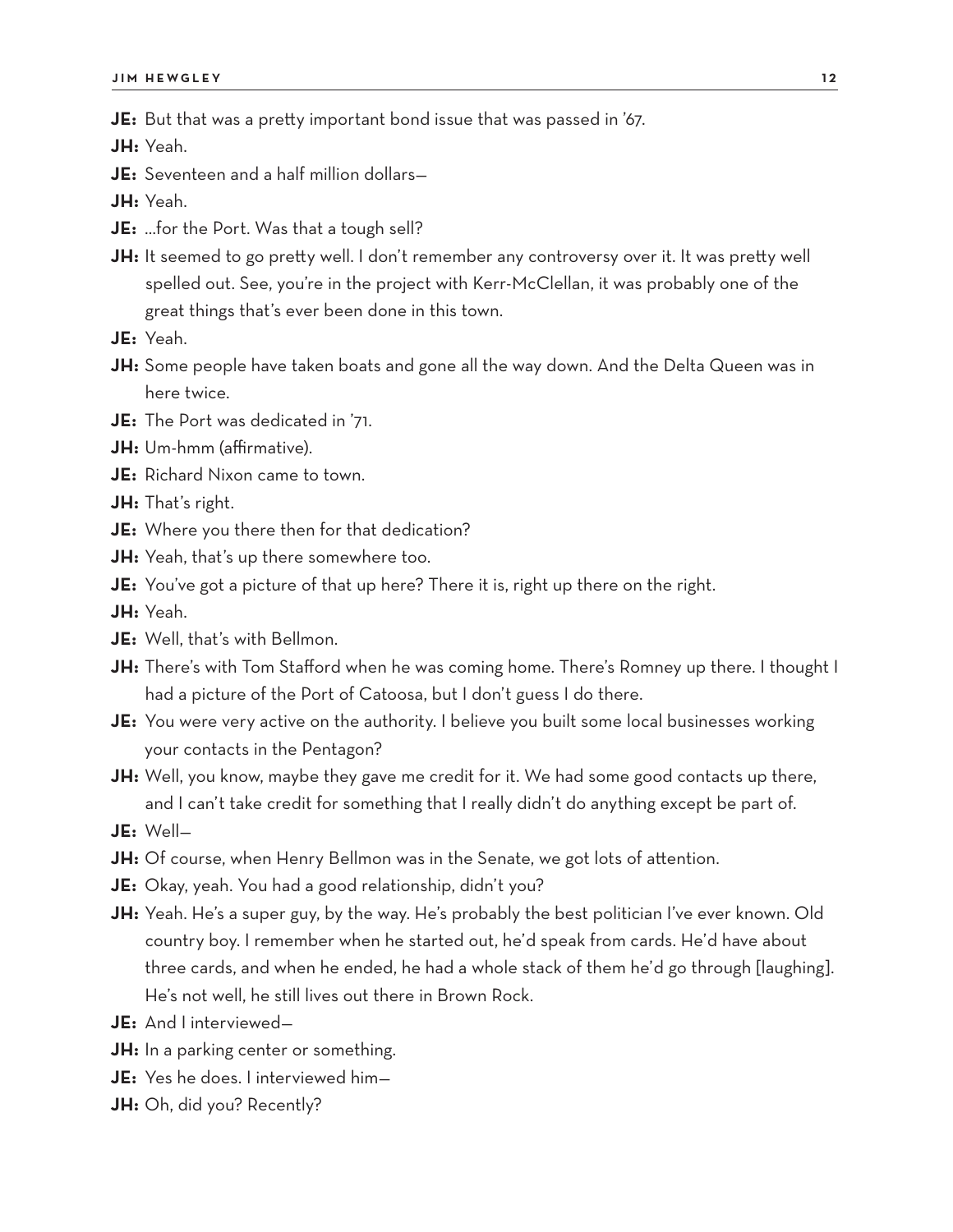**JE:** About a month ago.

**JH:** Did you?

**JE:** …at his farm.

- **JH:** How was he? Wasn't he sort of fuzzy?
- **JE:** No. In fact, I spent about two and a half hours with him. He was just very anxious to talk.
- **JH:** Well, he used to come over here to all of our functions, but he hadn't in a long time. He was very, very special. He really taught those senators some different habits. Yeah, he was down at the office about five o'clock every morning like he was out on the farm [laughing].
- **JE:** Back at the Port Authority though they thought enough of you they even named a tugboat after you, the Hewgley.
- **JH:** Yeah, I see it.
- **JE:** There it is. Probably your work with the Authority and the Port of Catoosa, you look back on and say, "I'm really proud, or proudest of my work there"?
- **JH:** Yeah, that, and then I did some private stuff that I was pretty pleased with. Like St. Simeon's, I was on their board for about thirty years. The retirement home out here.
- **JE:** Right.
- **JH:** And also I was very active in Holland Hall School, when they went from little girls' school to girl/boy school. One of the reasons was because those three boys. In those days the schools really weren't very good. A lot of people were sending their kids to Culver, to Kemper, and Andover, and Exeter, and Oklahoma military.

I decided that I'd rather have mine at home, so I helped build a school. And it's really an outstanding place, if you've ever been out there, ever checked it out. It's among the top schools in the Southwest.

- **JE:** So you gave many years to them.
- **JH:** Yeah, I was on there for at least twenty-five years. It was a lot of fun too.
- **JE:** When man first walked on the moon, you were there for the launch, July 16, 1969.
- **JH:** When Paschal Twyman, one of air force deals, flew us down there, Paschal was president of the University of Tulsa then.
- **JE:** Yeah. Why was it that you were there?
- **JH:** Because I was invited. They would always have a bunch of people in, that was a big entertainment, that was one big party.
- **JE:** Four days later then, after the launch, Buzz Aldrin and Neil Armstrong stepped out on the Sea of Tranquility to be there for that launch and—

**JH:** Yeah.

- **JE:** …watch that happening.
- **JH:** It was just an honor to be invited down there. That was a pretty close operation.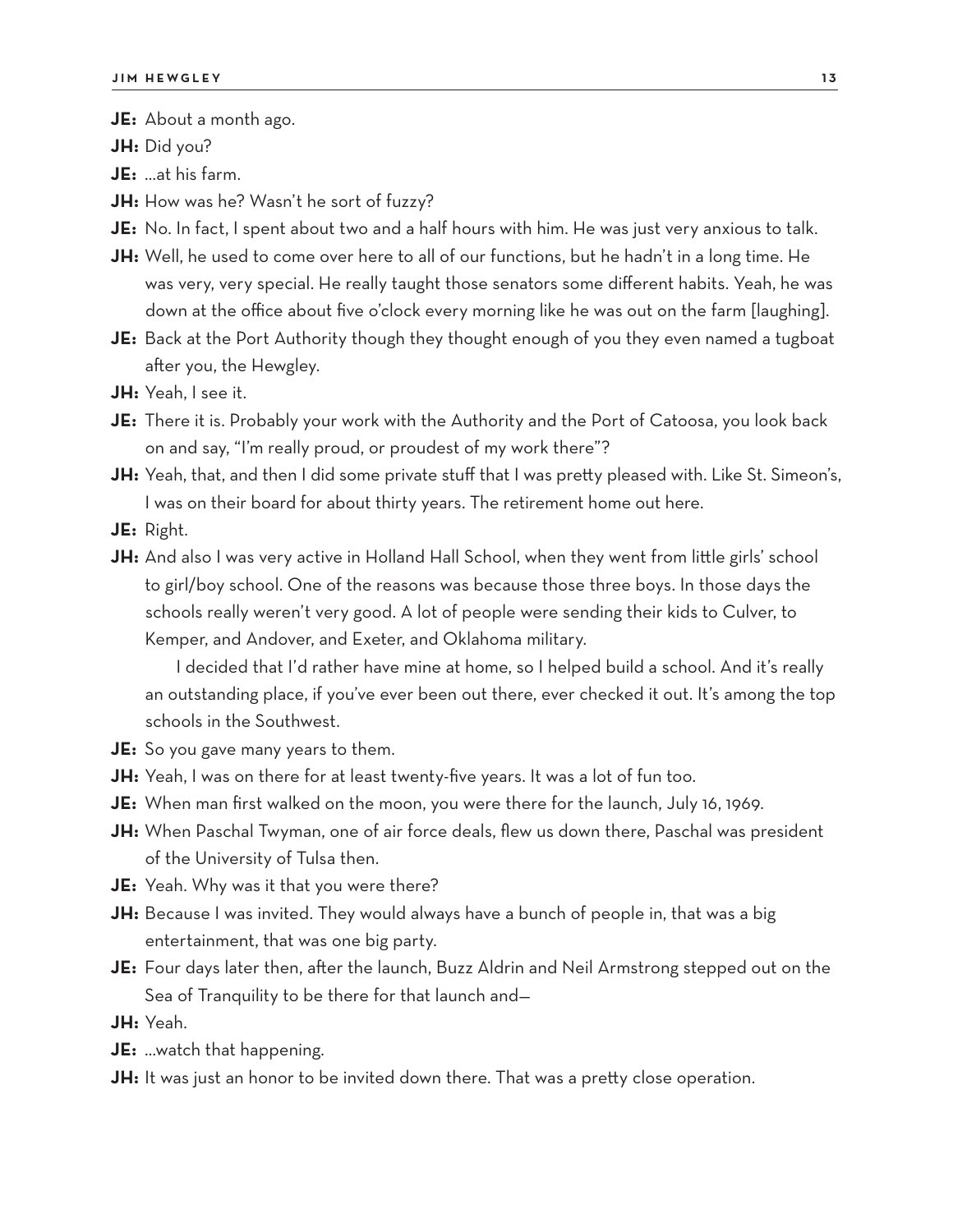- **JE:** As you stood there and watched that launch and someone asked you, "What do you think of the status of the space travel would be in 2009?" what would you have said?
- **JH:** I'd have said, "We'll probably be back to the horse and buggy. [both laughing] They wiped everything else out and started all over again. It was just unreal what has happened in a lifetime.

**JE:** Yeah.

## **Chapter 06 – 6:30 George H. W. Bush**

**John Erling:** Talk to us about the presidential conventions. Your first one you said was in? **Jim Hewgley:** 'Sixty-eight, I think.

**JE:** 'Sixty-eight.

**JH:** Yeah. It was in Florida. Nixon was nominated and the guy from Maryland.

**JE:** Spiro Agnew.

- **JH:** Yeah, he's up there too. He was the Vice President. We took all the family with us.
- **JE:** Did you get involved in those conventions to any degree?

**JH:** Yeah.

- **JE:** You were a delegate, obviously.
- **JH:** Yeah, I was a delegate and then that one year, I think it was in Kansas City, I was on the Finance Committee for the convention.
- **JE:** In '68, Ronald Reagan got a few votes too then, didn't he?

**JH:** Yeah, he did.

- **JE:** Were you always a Nixon person?
- **JH:** Yeah, I always had a great deal of admiration for Nixon. I just don't understand how he ever got into the switch he did, as smart as he was.
- **JE:** Then in '76, Reagan and Ford—
- **JH:** That was in Kansas City. I think we were for Ford. He got it.
- **JE:** Bob Dole was his running mate. Then Jimmy Carter be—
- **JH:** Carter, yeah. Then Reagan came back and beat Jimmy Carter.
- **JE:** Yeah. Let's talk about George Bush, because you developed this close relationship with him because of the oilfields.
- **JH:** Well, I met him in Midland right after the war and it was right after I got married. I was married in '46. Around '47, '48 is when it was. He came out there with a bunch of Easterners who came out and tried their luck and get out and get going, get away from the old folks. It was quite a mixture of people, remarkable people.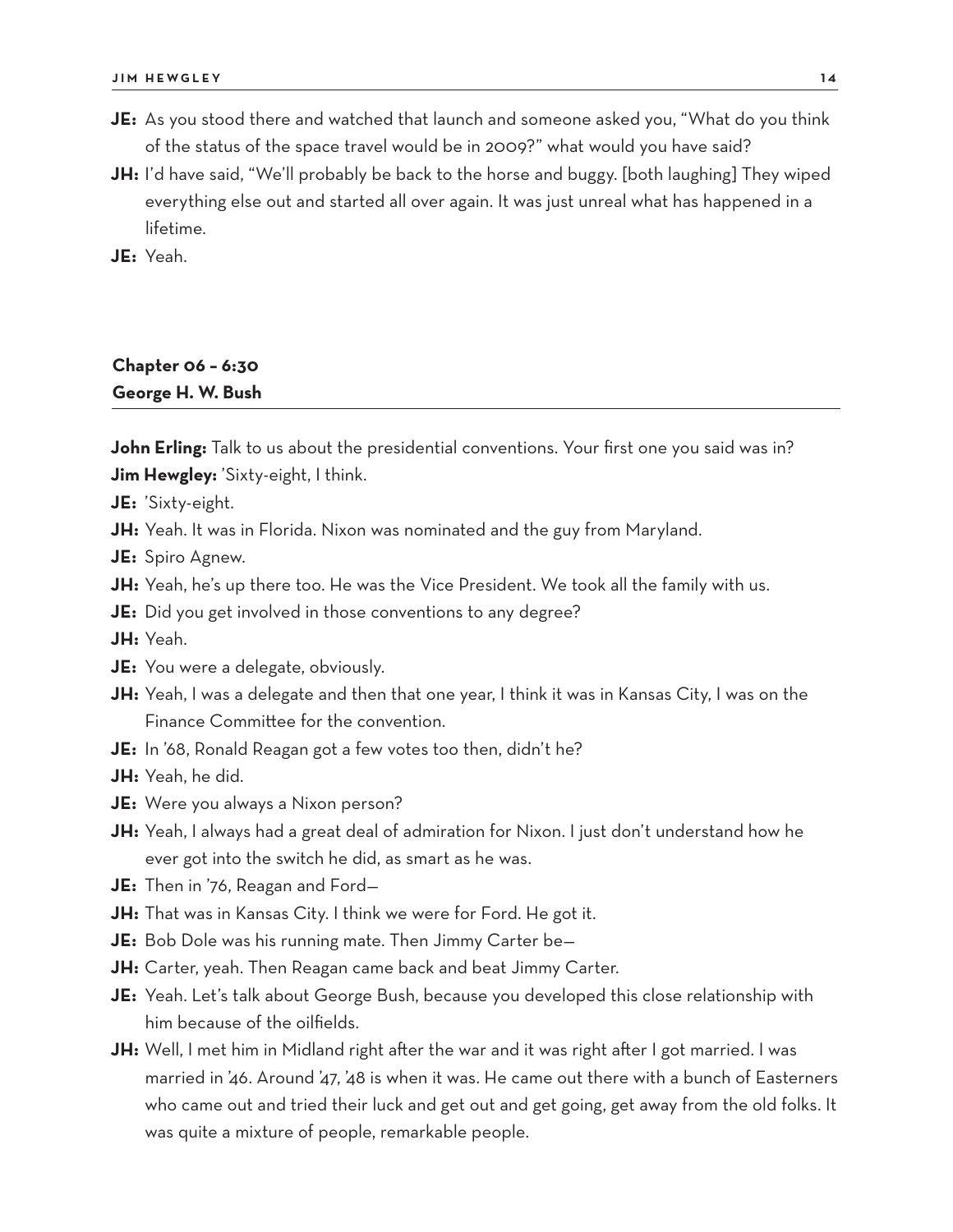Dole, of course, stood out, and I happened to be involved, when he came out there, in the supply business, for a conglomeration of companies that he represented. Of course, he didn't stay that way very long. But he was a fun guy. His first time to Tulsa, I don't know what year this was, he stayed with us at my folks' house and played in the Southern Hills Swing-a-roo Golf Tournament. Remember again?

This is a funny story because it's a big party, is what it was. I mean, you played golf and had bars and, you know, big party. After about two days, I came down in my back, had a little back trouble and I had to get a substitute, and I got Bobby LaFortune. I talked to him when he was in town the other day.

- **JE:** To George Bush?
- **JH:** Yeah, he really doesn't look very good on TV. He's a super guy and, of course, she is a real tiger, boy, I mean it, Barbara, you don't want to mess with her. We saw them all socially and I was mentioning the Liedtke brothers before.

Later, George went into business with them, they were real entrepreneurs, they were really sharp guys. And they made him some money, made George some money.

His father, at that time, was senator from Connecticut; he used to come out and visit. I think I was out there seven or eight years, then moved back to Tulsa when my father died.

- **JE:** So those were good times for you in Midland, weren't they?
- **JH:** Yeah, all my times have been good, I didn't have a bad time yet, except when I lost my wife. I'll get to talking about dying now, and someone will say, "Well, one thing about dying,"
	- he said, "you won't know it happened."

And I said, "Well, I'd like to have about fifteen minutes to look back over and see who came to my funeral." [both laughing]

- **JE:** When George Bush decides to run for President, you were obviously a big supporter of him.
- **JH:** Yeah, yeah, well, we did a lot of stuff for him. He had us to the White House, we had dinner up in the inner sanctum a couple of times with him.
- **JE:** In the residential?
- **JH:** Yeah. And he's included us in some real nice things. Sent us on an international trip one time. We've seen quite a bit of him, he's really quite a guy.

And this young one is too, regardless of the press, he's a hell of a kid.

- **JE:** Did you get to be around him much?
- **JH:** I used to take him to Sunday school.
- **JE:** Where?
- **JH:** Midland. Not very regularly but a few times.
- **JE:** Why did *you* take him to Sunday school?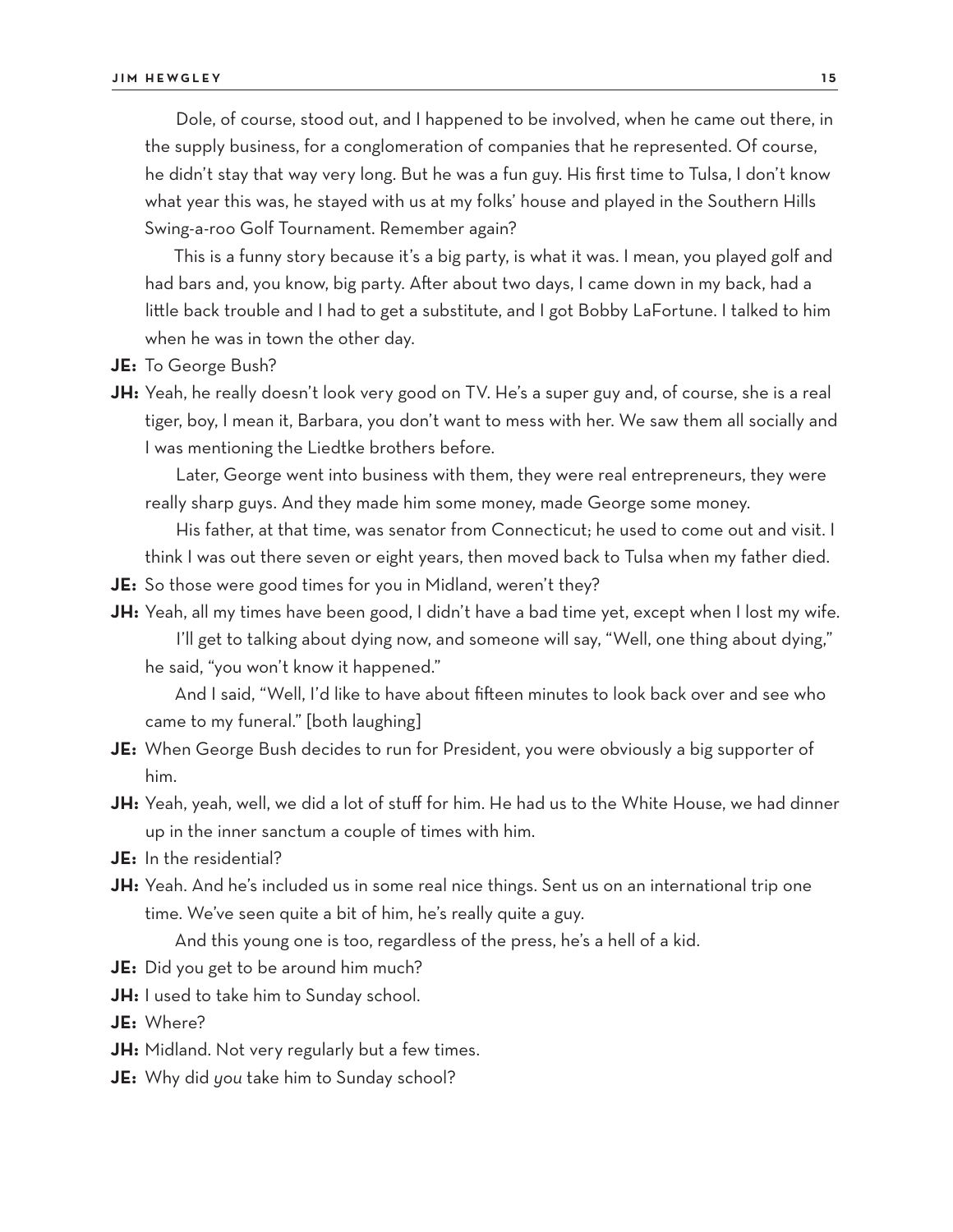- **JH:** Because I was going to church and his daddy wasn't, I guess. I had about four kids I'd take, all about the same age. And I'd just take them to Sunday school and then downtown for breakfast.
- **JE:** So you remember George W. since he was about six, seven, eight years old?
- **JH:** Yeah, yeah. He might not remember that, but I do. [laughing] He's the one that got into baseball business, you know.
- **JE:** Yeah.
- **JH:** Made the money in baseball.
- **JE:** Did you know him as an adult? Did you get to visit and be around him at all?
- **JH:** Very little. We left there and came up here and Big George went to Houston.
- **JE:** Are you surprised, as you look back, where the Republican Party is today in 2009? What are your thoughts about that?
- **JH:** Well, I'm not very happy about it but I don't know where we got off the track.
- **JE:** Well—
- **JH:** We had things going real good there for a while and then we got to acting like Democrats. Instead of saving money, they started spending it just like the Democrats. And I don't know where we stand now but I think we've got some pretty bright stars. I think Newt Gingrich is the smartest one of the whole bunch up there. I don't know whether he can overcome his early problems or not. As a matter of fact, I don't even remember what they were, when he was Speaker. But they might celebrate that sort of thing by now.
- **JE:** As you look back and the accomplishments, I guess I kind of asked you this before, but you can say it again: The accomplishments that maybe you're the most proud of, what would you say?
- **JH:** I don't think I've done anything that I'm the most proud of. It's probably my relationship with the Hall and Hall School because I saw it really from nothing to really something. Well, I did the Port too, but it became more of a personal thing because my children and grandchildren. It may sound a little snobbish but it's a hell of a place.
- **JE:** You watched Hall and Hall grow then, when they integrated boys and girls?
- **JH:** Yeah, from the time they started taking in boys, around the fifth grade, and they brought them right up one year at a time until they graduated.

But my first wife had gone there and, I think, she graduated in the class of '38. I think there were eight or nine girls in there. Then after the war, this demanded that I—the Tulsa school system wasn't very good and some of us decided we'd do something about it and that's the way it came out.

Then we got this huge grant from the biggest foundation in town, you know, the Chapman and Walters group. They have an endowment out there now. Before this stock market, you know, they had about an \$80 million endowment.

**JE:** Hmm (thoughtful sound).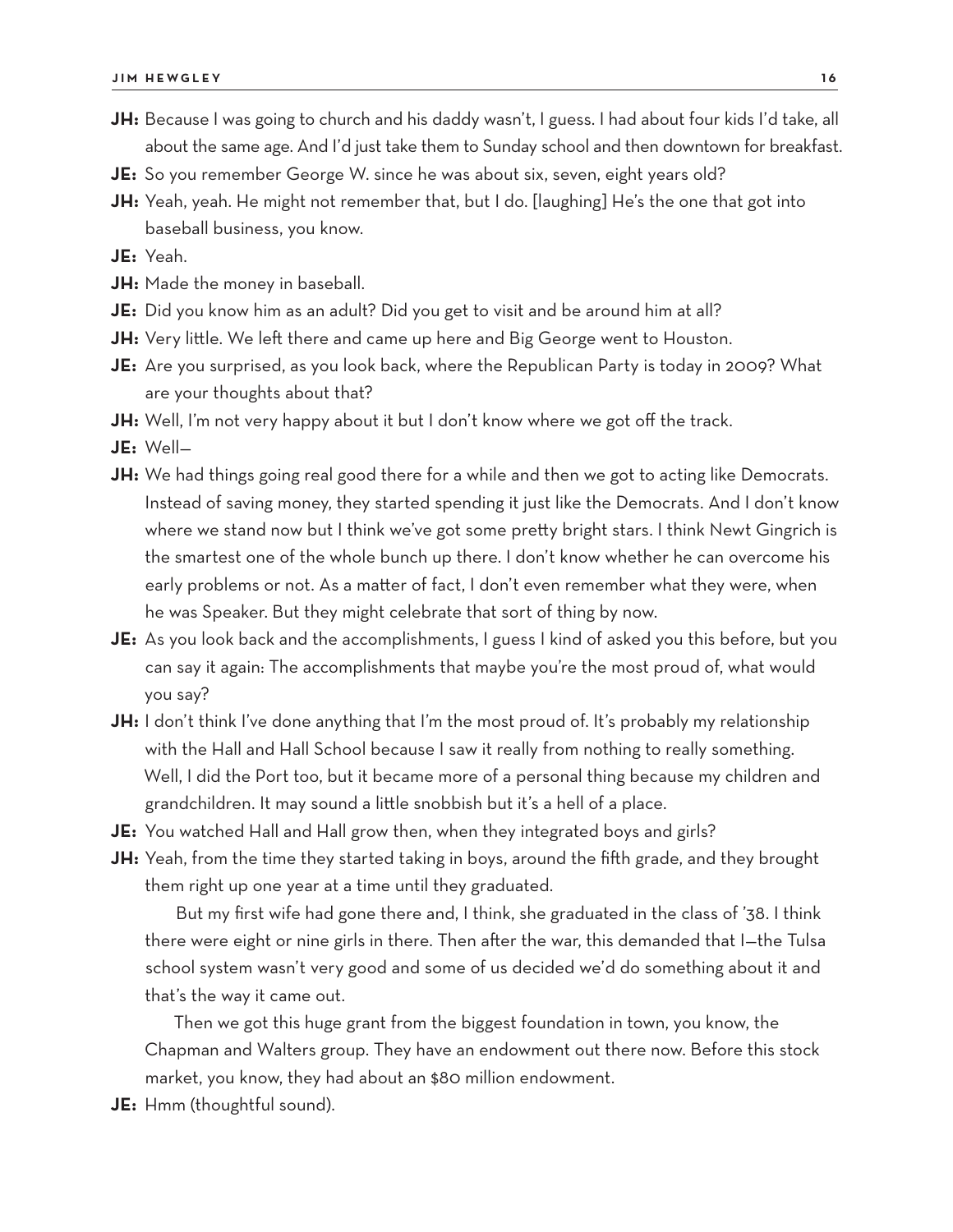## **Chapter 07 – 7:40 What is Special about Tulsa**

- **John Erling:** Students who would be listening to you talk now, advice to students as they set out in the world, wanting to decide what they would like to do: politics, government, do you have any words for them?
- **Jim Hewgley:** Well, I still think there's some good days left out there. It's so different, I don't know how I would advise anyone except, "Keep your nose clean." But the morals have gone to hell, that's what bothers me more than anything. These people are having babies without getting married and switching around. I mean, I can see that in an overview from some our acquaintances, friends, and what not, that's what bothers me more than everything. Going to have to have a spiritual revolution and I don't know how you get into that.
- **JE:** Did religion play a part, a big part in your life?
- **JH:** It has, yes. I'm Episcopalian, got to St. John's.
- **JE:** Okay.
- **JH:** I've done everything out there too. I've been on the Vestry and the board and gone to their conventions. They don't always do things the way I would do them [laughing]. They're harder to change than anyone.
- **JE:** What about Tulsa? What's special about Tulsa?
- **JH:** You drive up, coming up from, say, the Fairgrounds, that way, and look at that skyline, these buildings—you never think of it. These buildings are gorgeous. This Tulsa Club next door is a beautiful building. The Will Rogers High School, they're just treasures you can't replace.
- **JE:** And the Fairgrounds.
- **JH:** I was out there placing a bet on the Preakness the other day. Have you ever been out there?
- **JE:** Yes.
- **JH:** I can't believe what they've done to that fairground.
- **JE:** Yeah.
- **JH:** Or where all the money comes from that goes in those machines [laughing].
- **JE:** You remember in the '60s, downtown Tulsa was just a bustling city.
- **JH:** I know it. The Main Street, Vandevers, Bishops.
- **JE:** Clarke's Good Clothes.
- **JH:** Yeah.
- **JE:** Renberg's.
- **JH:** Then they built the Williams Tower and all that. I can't tell you what happened, technology maybe?
- **JE:** How—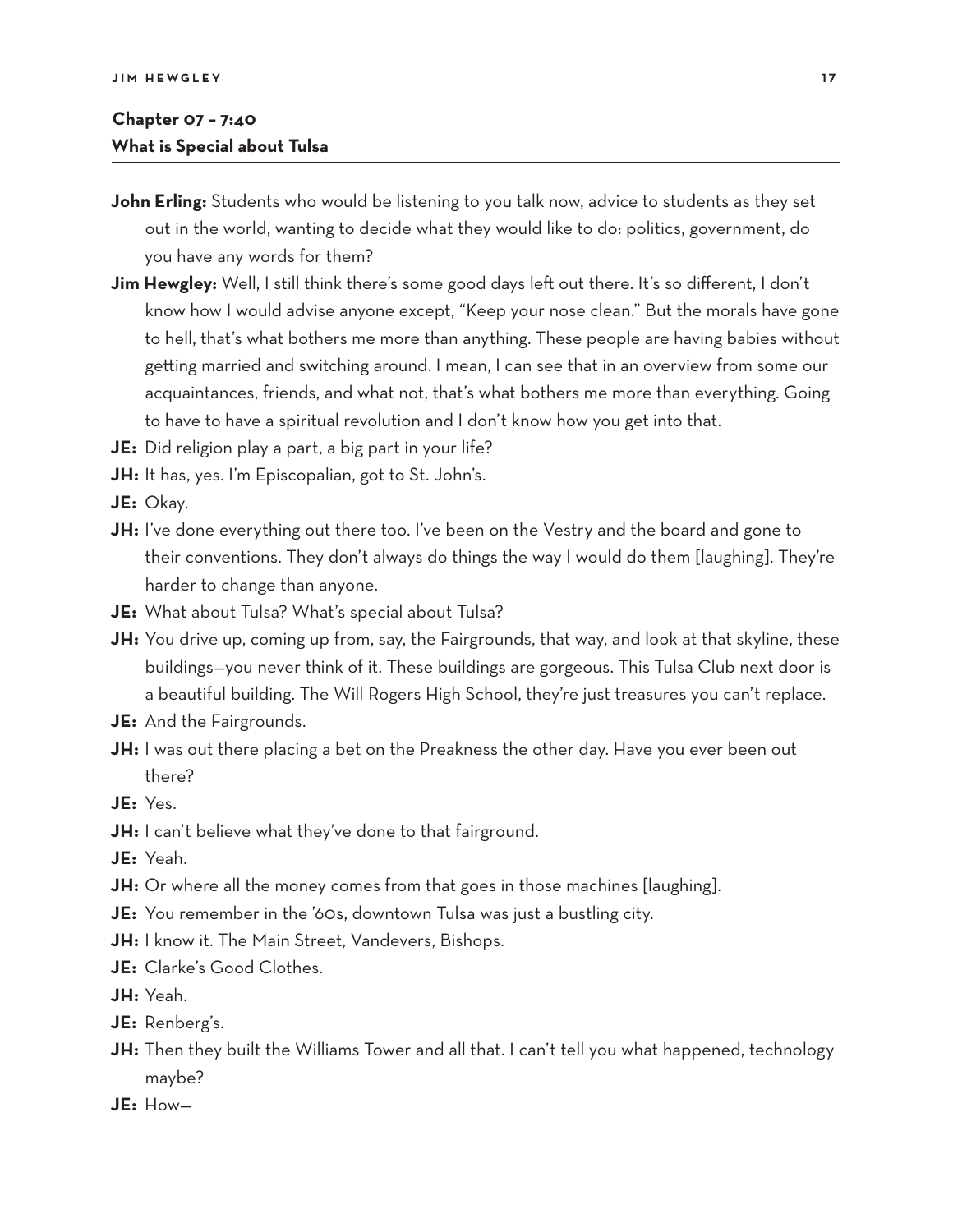- **JH:** Oklahoma City didn't amount to anything in the oil business and now they've got more activity over there. We've still got some fine smaller companies here that really do well and prosper and a lot of money in this town. And the most generous people that ever lived. I just can't believe the things that they do, the wealthy people that I knew all their daddies like Travis and Keiser. Their fathers were really good friends of mine when I was a young man. And that Chapman Estate, that thing is massive, maybe foundation and all the good those people do. It's just a special, special deal.
- **JE:** Back in the '60s, would Bill Skelly have been part of your life then?
- **JH:** Harold Stir was a good friend of mine, you remember Harold?
- **JE:** Yes.
- **JH:** Well, he married a Skelly, Harold's wife was a Skelly. His two children and my boys were about the same age and good friends. I don't remember ever seeing Skelly but I remember Ms. Skelly. She lived there at the end with Harold. And the kids were there a lot.
- **JE:** The oil dollars like the Skellys, did they play a big part in the building of Tulsa?
- **JH:** Oh, yeah, they all did. It seems like in those days, if you found an oilfield you came into Tulsa and built a building [laughing].
- **JE:** Texaco was here then?
- **JH:** Yeah, they practically had this whole building.
- **JE:** So anytime there was a need, those people stepped up, didn't they?
- **JH:** They all did.
- **JE:** What occupies your time these days, at eighty-three?
- **JH:** Okay. On Monday, I have lunch at the Summer Club. This is Tuesday. On Wednesday, I go to the White River Catfish. And on Thursday I play bridge. And Friday, I just sit on my butt.
- **JE:** We're sitting in our office here and it's filled with pictures of the past. You're maintaining a family business here.
- **JH:** Yeah, I'm looking after it. We've got a trust I've set up trying to leave something for the kids. And I take just a little piece here and there, if something's going on, just to keep your finger in it.
- **JE:** Yeah.
- **JH:** Nothing major.
- **JE:** On the wall there you have this plank—
- **JH:** Yeah.
- **JE:** …from the platform from which the Honorable Dewey of Bartlett took the oath of office as the nineteenth governor of Oklahoma on January 9, 1967.
- **JH:** Um-hmm (affirmative).
- **JE:** You knew him quite well, apparently?
- **JH:** Oh, yeah, they used to live next door to us.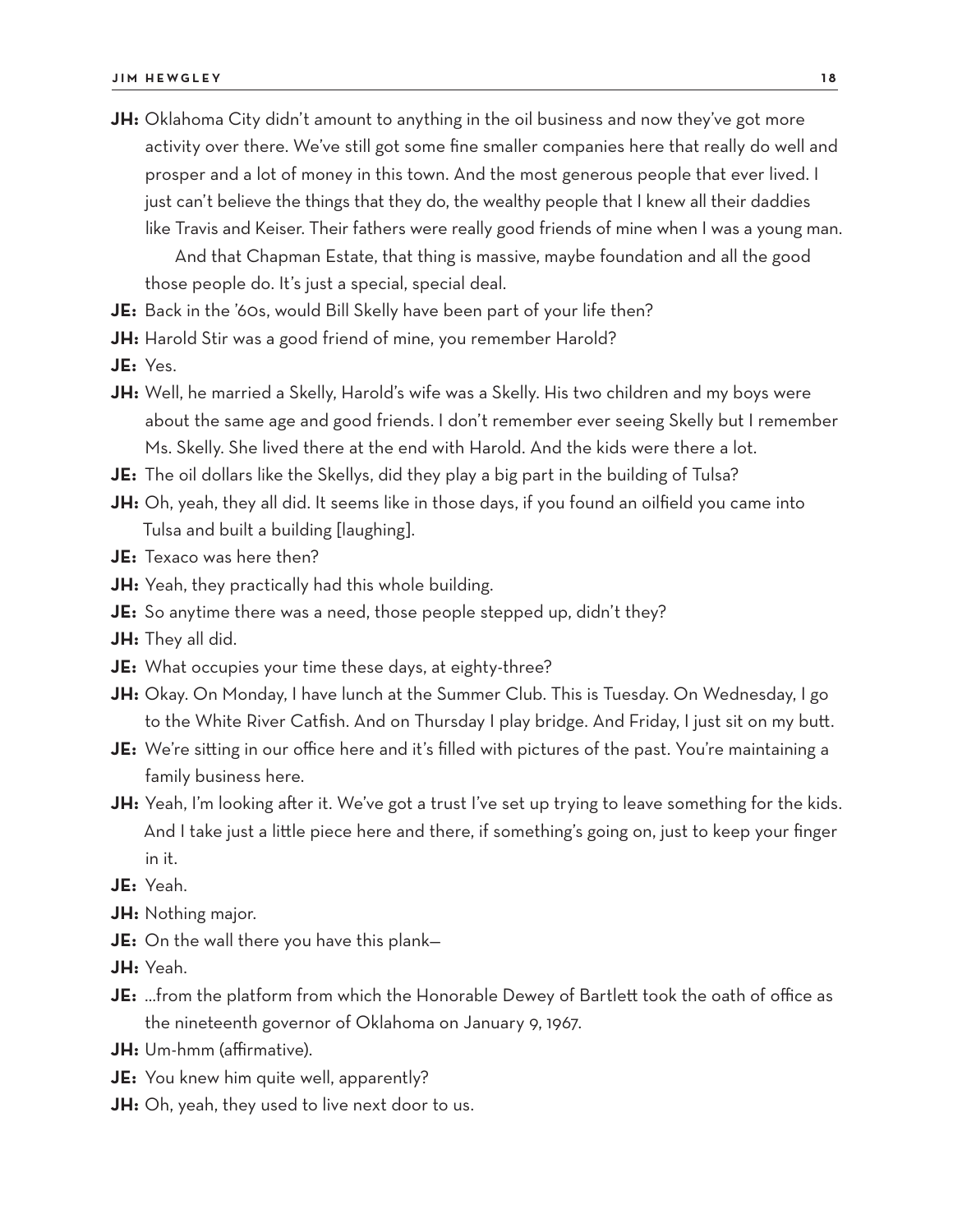**JE:** Here in Tulsa?

- **JH:** Yeah. Frank Keating, he was a good friend of mine, so I guess he still is.
- **JE:** Can you talk a little bit about Dewey Bartlett, what kind of person he was?
- **JH:** Well, he was very intense, I mean, he was a tiger. He got a hold of you, he won't let go until he gets it done. He's a very bright guy and very able and very personable and people-oriented.

I remember taking George Bush by to see him when George was running first in the early primaries. When he was dying then. And his kids are around here. Dewey Junior is about sixty, I guess. Then Michael lives up on the north side with the hippies. And then there's a girl.

- **JE:** And you say, where does Michael Bartlett live, up on the north side?
- **JH:** Yeah, up on Reservoir Hill.

**JE:** Oh?

**JH:** Don't you know about Reservoir Hill?

**JE:** I do, I do.

- **JH:** You live there?
- **JE:** But you said up there with the hippies. [both laughing]
- **JH:** I don't know. One day I didn't have anything to do and I said, "You know, I never can find Reservoir Hill but I know it's right over there somewhere between Cincinnati and Tisdale Turnpike." Said, "Well, we'll just go." We just started turning up streets. I finally found it, there is a big spring up there right on the very top of Reservoir.

Have you been up there lately?

- **JE:** Yes, um-hmm (affirmative).
- **JH:** I think it's fascinating. I've got several friends that live up there.
- **JE:** It's a beautiful view of Tulsa.
- **JH:** Oh, yeah. Tulsa should have been over there. If it hadn't of been in Osage County, I think. You got about three or four counties that come together here.
- **JE:** How many grandchildren do you have?
- **JH:** We just had a new great grandchild this morning, as a matter of fact. I got eleven grandchildren. This is going to eight or nine great grandchildren.

**JE:** Wow.

- **JH:** See, my wife's a Catholic. [both laughing] She didn't have them all but her kids are doing better at reproducing than mine are.
- **JE:** Of your three sons, the grandchild that was born today, that came from?
- **JH:** Her side. I have four sons, see, she had one and I had three. She had two daughters.

**JE:** Okay.

**JH:** Six of them.

**JE:** When they all get together that must be a good family time.